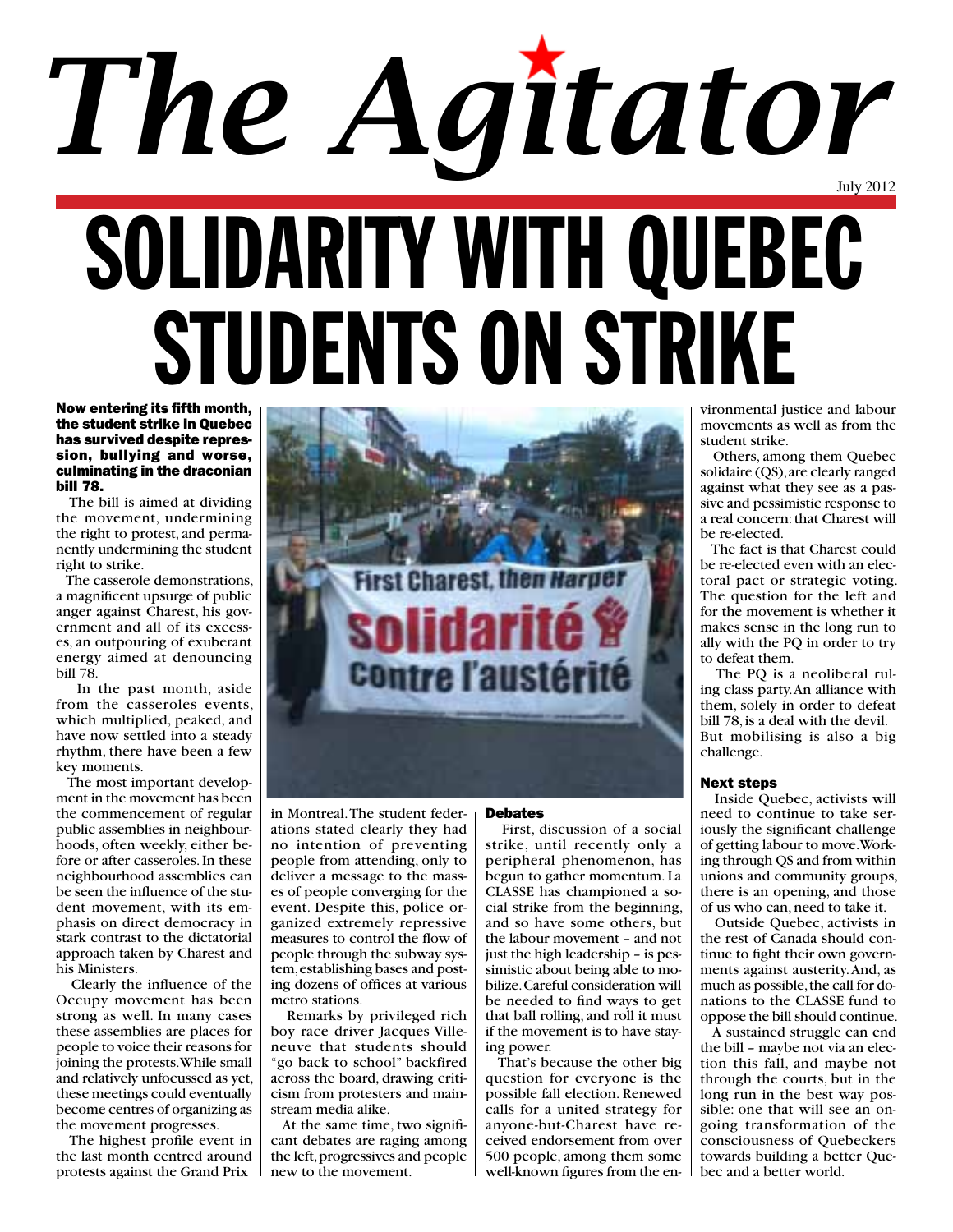# Bill 78 and the attack on student unions

In all the justified outrage about Bill 78 and its attacks on freedom of expression, most accounts, in both French and English, have missed the main objective of the "special law": attack, undermine and subdue student unions.

 Beyond its draconian fines regime for not notifying police in advance, filing a route, over 50 people, etc, there are targeted and specific measures that, come August, will really put the strength of the student movement—and the depth of solidarity with it—to the test.

#### Forced compliance

 The attacks on student unions and on the student right to strike in the law are both explicit and implicit. The impact on workers will also be considerable.

 First, the law gives sweeping powers to the Minister of Education—allowing the government to change any legislation or law in order to enforce bill 78, on the Minister's recommendation. The Minister can issue directives to institutions, which institutions are required to follow.

 The law also requires people to police each other for compliance with the law. Anyone acting, or failing to try to stop others from acting, to "impede…instructional services or the performance…of work…,or directly or indirectly contribute to slowing down…such work," is in breach of the law.

 The law also requires unions and student associations to "induce" their members to comply.

 And agreements between administrations and unions representing staff need Ministerial approval.

 The law requires employees to: "report for work according to their normal work schedule," and "perform all duties…without any stoppage, slowdown, reduction or degradation of their normal activities." In other words, this law bans the practice of respecting strike votes by profs by either cancelling classes or otherwise altering teaching in order to respect a strike vote.

 Although legal strikes under the labour code are allowed, unions and their members and representatives cannot participate in "concerted action" pickets or other strike-related activities if those activities would disrupt normal teaching.

### Attacks on student democracy

But the attack on student unions is even more direct.

 If any impediment arises, institutions must describe the situation to the Minister including the name of the student union to which the "affected students" belong.

 If the Minister believes the disruption is due to illegal action by a student union, the Minister can order the institution to stop collecting membership dues and evict the student union from freely provided space including furniture, notice boards, etc., for one term for every day of disruption.

 The law negates any previously agreed-upon dues structure established by a student union for the duration of the time during which institutions are not collecting dues. A federation of associations such as FEUQ or La CLASSE can lose its membership dues when the Minister orders student unions to stop paying fees or making any financial contributions to the federation.

 This undermines student unions' internal democratic processes of referenda for dues increases, etc..

 Further, the law makes employees unions, student unions and federations civilly liable for any damages suffered for any single or collective action that prevents anyone from attending classes or otherwise disrupts work. It also expressly allows class action lawsuits.



### Mass fines

But where the rubber really hits the road is in the fines.

 A single person can be fined \$1,000 to \$5,000 per day of disruption. However, the fine is \$7,000 to \$35,000 per day for officers and official representatives of unions, student unions and federations, or institutions, and "a natural person who is the organizer of a demonstration." It is \$25,000 to \$125,000 per day for student unions and federations, employees unions, or "a legal person, a body or a group that is the organizer of a demonstration." Fines are doubled for a second offence.

 If an institution refuses to comply with a Minister's order to withhold funds and space, they can be fined \$25,000 to \$125,000. So can any student union refusing to withhold dues or fees from a federation if ordered to do so by a Minister. And finally, anyone, no matter who, who helps or encourages anyone else to break the law is liable to fines of \$1000 to \$35,000 depending on the circumstances.

### Solidarity and resistance

 That's why politics is also an essential part of this. Beyond the law suit against sections of the law, the government can only withstand so much pressure.

 Outside Quebec the solidarity actions should continue. Groups and individuals, especially from unions, should continue to donate to the strike fund. They should let both the students and the labour movement in Quebec know they are doing so.

 The unions in Quebec are under pressure right now to finally mobilize for a social strike. Unfortunately so far some of them are inclined to focus on the elections, while others merely seem pessimistic.

 The pressure on them should continue. For a time, the unions might be able to defer payment of fines by appealing to the courts. But in the long run, for the student movement in Quebec to continue to play the magnificent role it has played up to now depends on our continued solidarity and our financial contributions, more important than ever.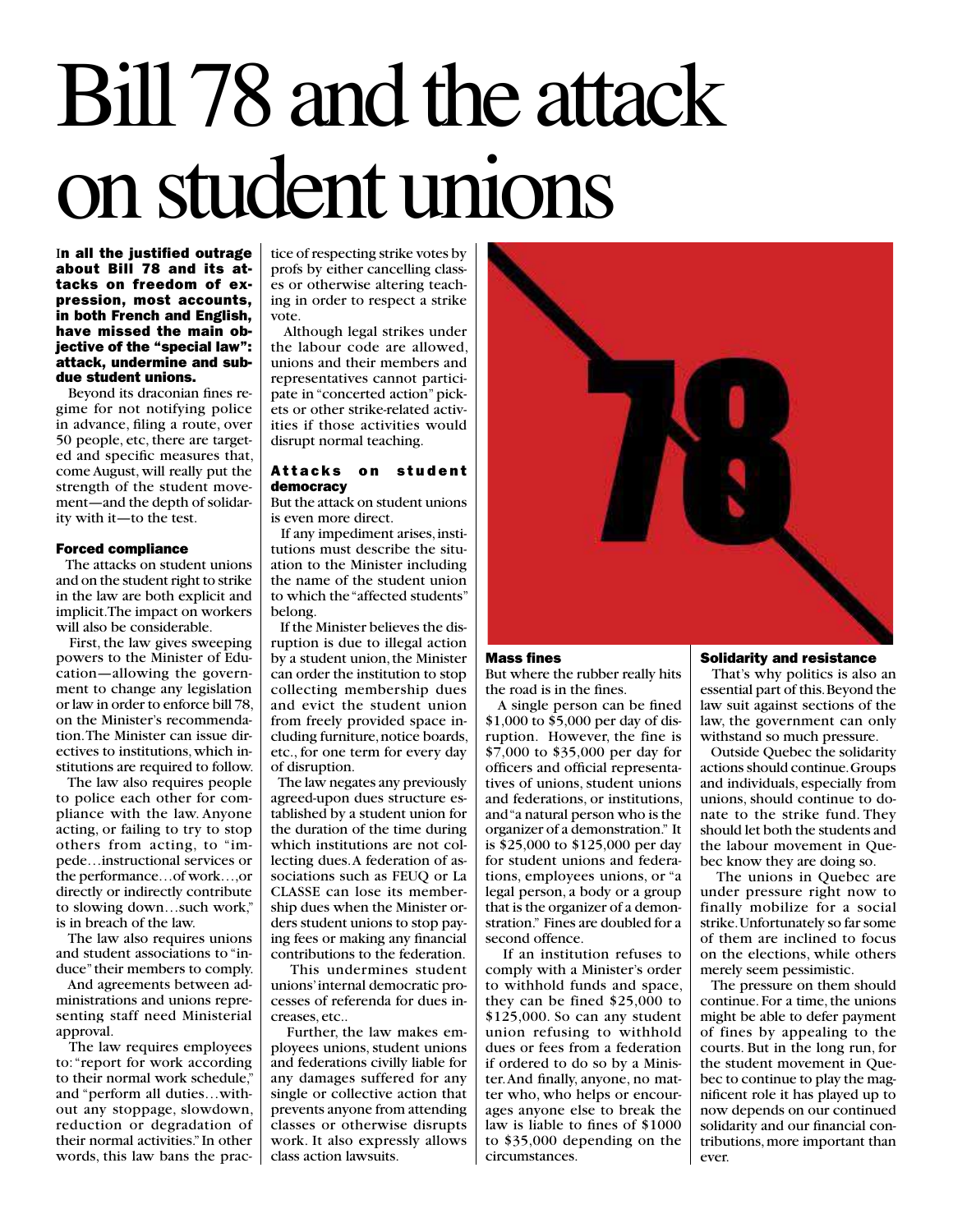## How do we spread the student strike?

### AN ONTARIO STUDENT STRIKE?

The Quebec student strike is inspiring people across Canada who would like to see a similar mass movement against austerity. But how do we spread the Quebec spring?

A Quebec-only phenomenon? Some say the Quebec spring is unique, and Qubec certainly has its own particular conditions that are important to understand.

 From the experience as an oppressed nation within the Canadian state, the people of Quebec have a strong history of resistance—including the biggest anti-globalization protests in 2002, the biggest anti-war protests in 2003, and the biggest May day protest in 2004.

 Quebec students also have a tradition of mass strikes, most recently the 2005 strike that forced the government to give back \$103 million in cuts.

### Printemps érable

 That experience cannot be spontaneously summoned across English Canada, but that doesn't mean that the struggle can't spread.

 The Quebec spring is a combination of past local experience along with inspiration from global revolt. That people in Quebec have called the strike wave the "printemps érable" which means "Maple Spring" but which sounds like "Arab Spring"- -shows the links with the global revolt. But how to spread it?

### Struggle from below

 Some are impatiently demanding that the leadership of the Canadian Federation of Students (CFS) simply call a strike, or arguing that radical students organize on their own--counterposing the radical group CLASSE with other student unions. But that ignores the way in which the Quebec student strike-and strikes in general-are built.

 Hundreds of thousands of students didn't go on strike because CLASSE told them to. The strike wave was built from below since the end of last year, and CLASSE—which numbers in the tens of thousands—has built unity with the much bigger student unions, FECQ and FEUQ.

 We can't turn our backs on mass student organizations or expect them to call a strike that has not been built from below (which would invite failure).

 The CFS organized a pan-Canadian day of action against tuition fees on February 2 and occupied the Ontario Education Minister's office on April 5. If we want to spread the Quebec spring we need to learn the lessons and build a mass student movement from below, uniting with and strengthening the CFS.

LESSONS FROM FRANCE 1968? -students -workers

WHAT'S THE ROLE OF REVOLUTIONARIES -united front